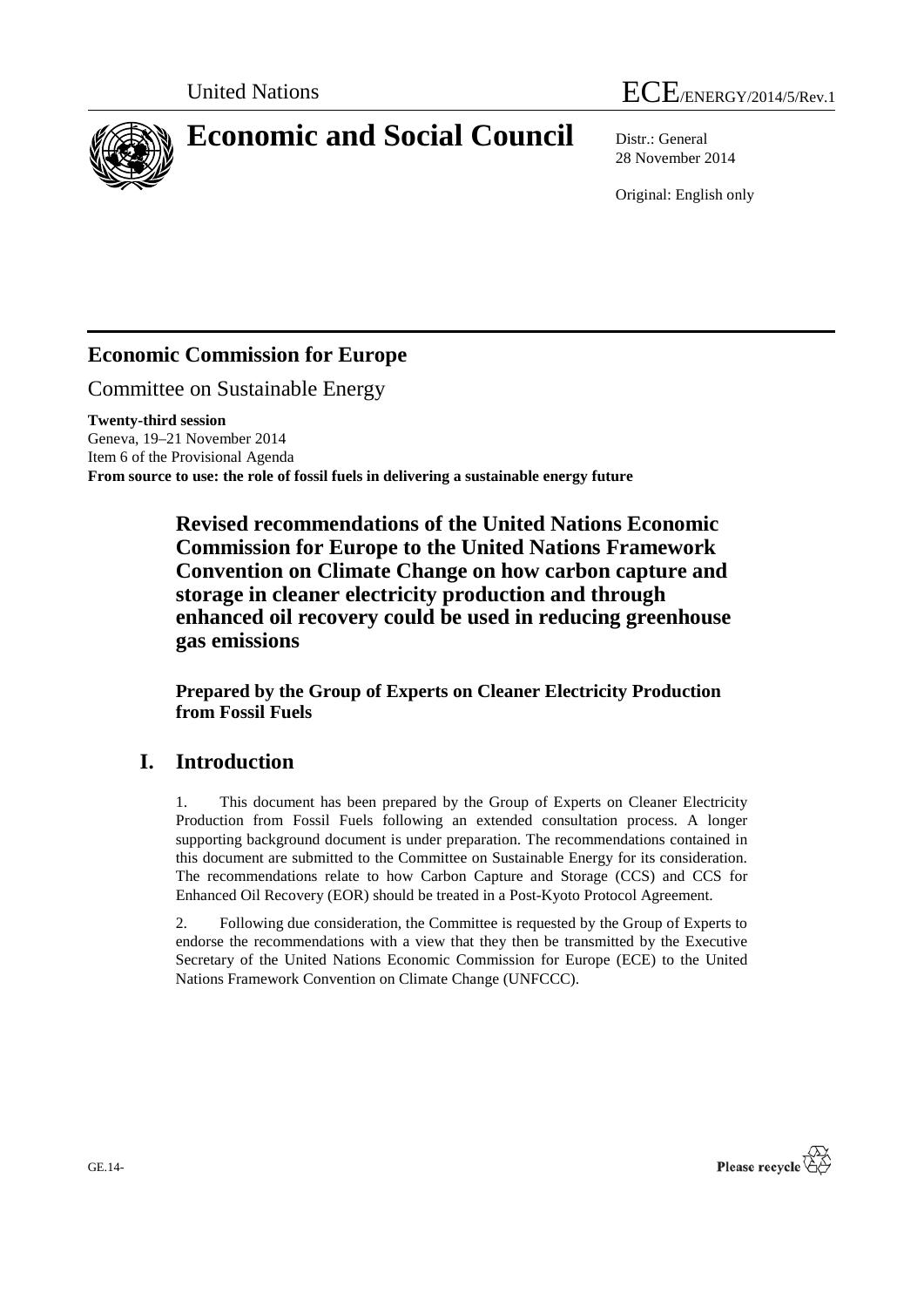### **II. ECE Recommendations to UNFCCC on how CCS and CCS for Enhanced Oil Recovery should be treated in a Post-Kyoto Protocol Agreement**

3. The policy architecture under the United Nations Framework Convention on Climate Change (UNFCCC) is under discussion. It is expected that parties will adopt a legally binding instrument no later than 2015 for application from 2020. The mechanisms could provide an important source of financing and technological learning to support uptake of carbon capture and storage  $(CCS<sup>1</sup>)$  $(CCS<sup>1</sup>)$  $(CCS<sup>1</sup>)$ .

4. This document has been prepared by the United Nations Economic Commission for Europe's (ECE's) Group of Experts on Cleaner Electricity Production from Fossil Fuels. It offers recommendations to the UNFCCC on how CCS and CCUS (Carbon Capture Use and Storage, including CCS for enhanced recovery of hydrocarbons) can positively contribute to net climate change mitigation outcomes as part of the policy portfolio established to support the post-2015 instrument.

5. According to most internationally credible projections and forecasts, fossil fuel use will grow significantly by mid-century. Even if Western Europe and North America reduce their fossil fuel consumption, fossil energy use in the rest of the world will expand. Fossil fuel-related carbon dioxide  $(CO<sub>2</sub>)$  emissions reached 32 GtCO<sub>2</sub>/year in 2010, which contributed more than 65 per cent of total anthropogenic greenhouse gas (GHG) emissions (49 GtCO $<sub>2</sub>$ /year). Without additional efforts to decouple the growth in GHG emissions from</sub> growth in global population and economic activity, emissions levels will continue to grow.

6. Without additional emissions mitigation efforts, global mean surface temperatures are expected to increase between 3.7 and 4.8°C by 2100 compared to pre-industrial levels. Scenarios in which atmospheric concentration levels of  $CO<sub>2</sub>$ eq are kept to about 450 ppm by 2100 are consistent with keeping global temperature rise below 2°C relative to preindustrial levels. Such scenarios require substantial cuts in anthropogenic GHG emissions by mid-century through large-scale changes in energy systems and improved land use and sea management. These scenarios are characterized both by global GHG emissions that are 40-70 per cent lower in 2050 than in 2010 and by emissions rates that drop to zero or less by 2100, which would require more rapid improvements in energy efficiency and tripling or quadrupling the share of zero and low carbon energy supply (including renewables, nuclear energy and fossil energy with CCS, or bioenergy with CCS (BECCS) or other carbon dioxide removal technology) by 2050. Scenarios in which GHG emissions reductions exceed those required to keep the temperature rise below  $2^{\circ}$ C could only be achieved if BECCS using sustainably produced feedstocks and afforestation is deployed widely by the second half of the century.

7. If the world is to succeed in constraining  $CO<sub>2</sub>$  emissions to levels consistent with a less than 2°C rise in global temperatures, then CCS will need to contribute about one-sixth of needed  $CO<sub>2</sub>$  emission reductions in 2050, and 14 per cent of the cumulative emissions reductions between 2015 and 2050 compared to a business-as-usual approach. It is the only technology option other than energy efficiency and shifting the primary energy mix to lower carbon fuels that can deliver net emissions reductions at the required scale. Given the rapid growth in energy demand in developing countries over this period, the largest deployment of CCS will need to occur in non-OECD countries. On the other hand, the

<span id="page-1-0"></span><sup>&</sup>lt;sup>1</sup> The technically correct expression is "CO<sub>2</sub> capture and storage", but because the expression "carbon" capture and storage" is widespread and well-known it will be used in this report.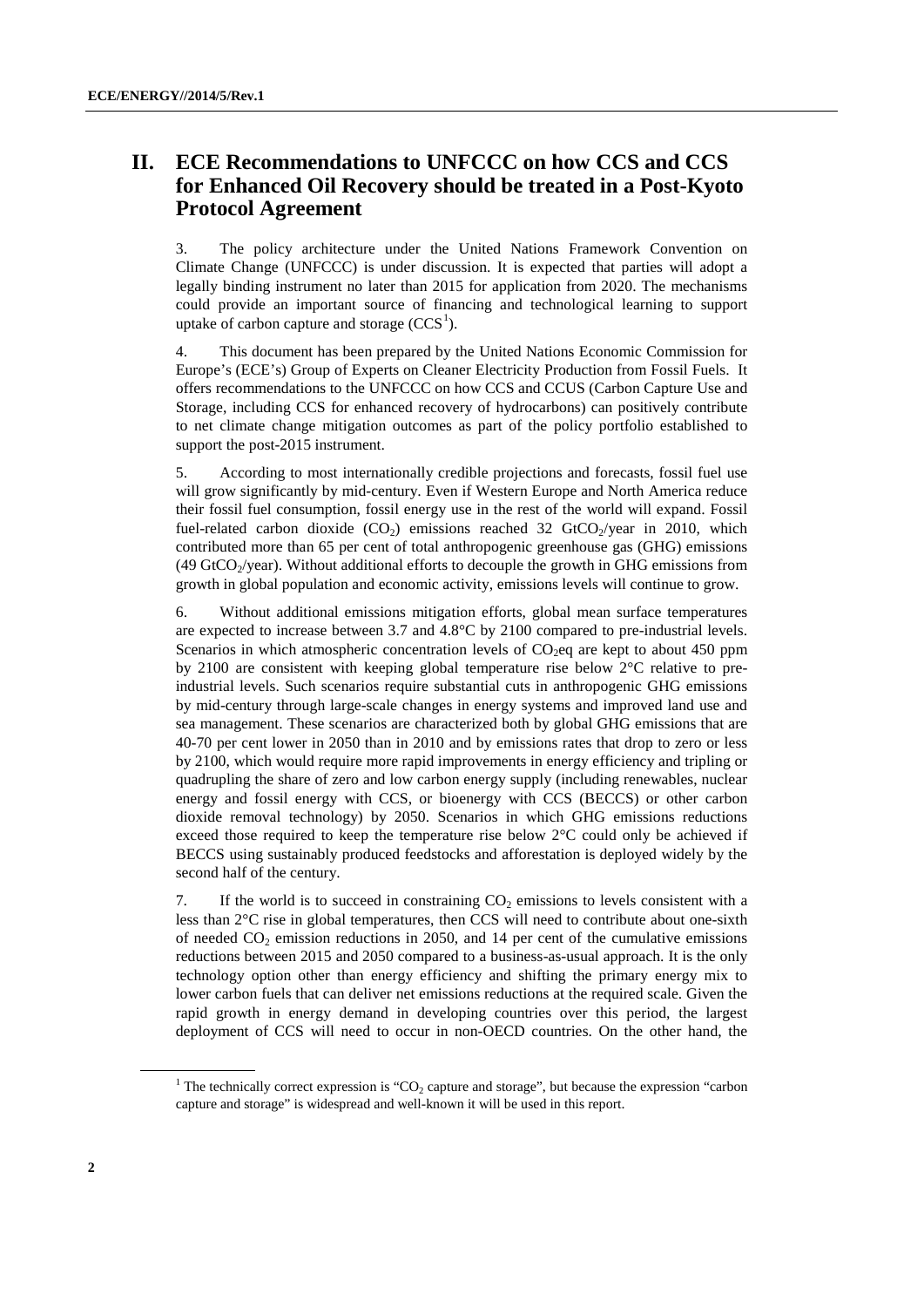OECD countries will need to show leadership in validating the technologies with both research and development and commercial-scale demonstration and assisting in deploying them at scale. By 2050, non-OECD countries are expected to account for 70 per cent of the total cumulative mass of captured  $CO<sub>2</sub>$ . Given the magnitude of  $CO<sub>2</sub>$  emissions from coal and natural gas-fired electricity generation, the greatest potential for CCS is in the power sector. However, CCS is not only about electricity generation. Around 45 per cent of the  $CO<sub>2</sub>$  captured between 2015 and 2050 in the 2 $\degree$ C scenario is from industrial applications that cannot be replaced by renewable technology. In this scenario, between 25 per cent and 40 per cent of the global production of steel, cement and chemicals would have to be equipped with CCS by 2050.

8. CCS has a vital role to play as part of an economically sustainable route to deep emissions cuts. Making CCS technology available as a viable de-carbonisation policy option will require further fully-integrated, large demonstration projects representing the range of technologies – these are needed urgently – and global  $CO<sub>2</sub>$  storage levels of at least one billion tonnes per year by 2030 need to be in place, as set forth in the most recent IEA CCS roadmap, and more thereafter. Delivering such an outcome will require collective commitment by governments and industry alike to fund CCS demonstration projects and development efforts in power and industrial applications at levels commensurate with the required abatement outcomes. This commitment will require that a significant share of global funds allocated to clean energy be allocated to CCS. Such outcomes also depend on careful alignment of public funding commitments and enduring economic incentives that can stimulate commercially attractive industry investment. The nexus of commitments and incentives needs to be put in place immediately. Ensuring the availability of CCS will require regulatory and legislative support at all levels of government and international cooperation at project level. Particular attention should be given to permitting environmentally-sound technical solutions and safe geological storage siting that create conditions for public acceptance.

9. There is already a growing commercial market for using captured  $CO<sub>2</sub>$  for enhanced oil recovery (EOR). Enhancing oil recovery will replace more costly recovery but not add to the overall emissions levels if framework conditions are established to regulate emissions at the point of use. There is also basic research exploring concepts for chemical conversion of CO2 into products that serve as long term storage or other immobilisation of carbon. Selling captured  $CO<sub>2</sub>$  provides revenues to help partly overcome the relatively higher costs and financial risks associated with nascent CCS projects. The ECE considers that captured emissions of  $CO<sub>2</sub>$  from fossil fuel use that are used for enhanced hydrocarbon recovery and verified as not having been released to the atmosphere should be fully accounted for in the post-Kyoto Protocol agreement. If the 2015 agreement did not recognise verifiable and enduring net mitigation outcomes of CCUS, either through the avoidance of an emission liability under a cap and trade regime, through the generation of a tradable offset instrument under baseline and credit arrangements, or through making it eligible to receive climate funding assistance, then this could represent a serious barrier to realising the global mitigation potential of CCS/CCUS by further impairing a nearer-term business case. CCUS, when properly performed, is a technical solution to  $CO<sub>2</sub>$  storage that satisfies nearterm energy and business model needs. Further, national greenhouse gas inventories  $CO<sub>2</sub>$ emissions at the point source of emissions, not the embedded emissions of the primary fuel sources. This implies that no distinction should be made between fuels produced using EOR and those not using EOR.

10. All of these points are elaborated in the attached document. Drawing on the analyses and assessment of its Group of Experts on Cleaner Electricity Production from Fossil Fuels, ECE recommends that the following elements be considered in the post-Kyoto Protocol agreement: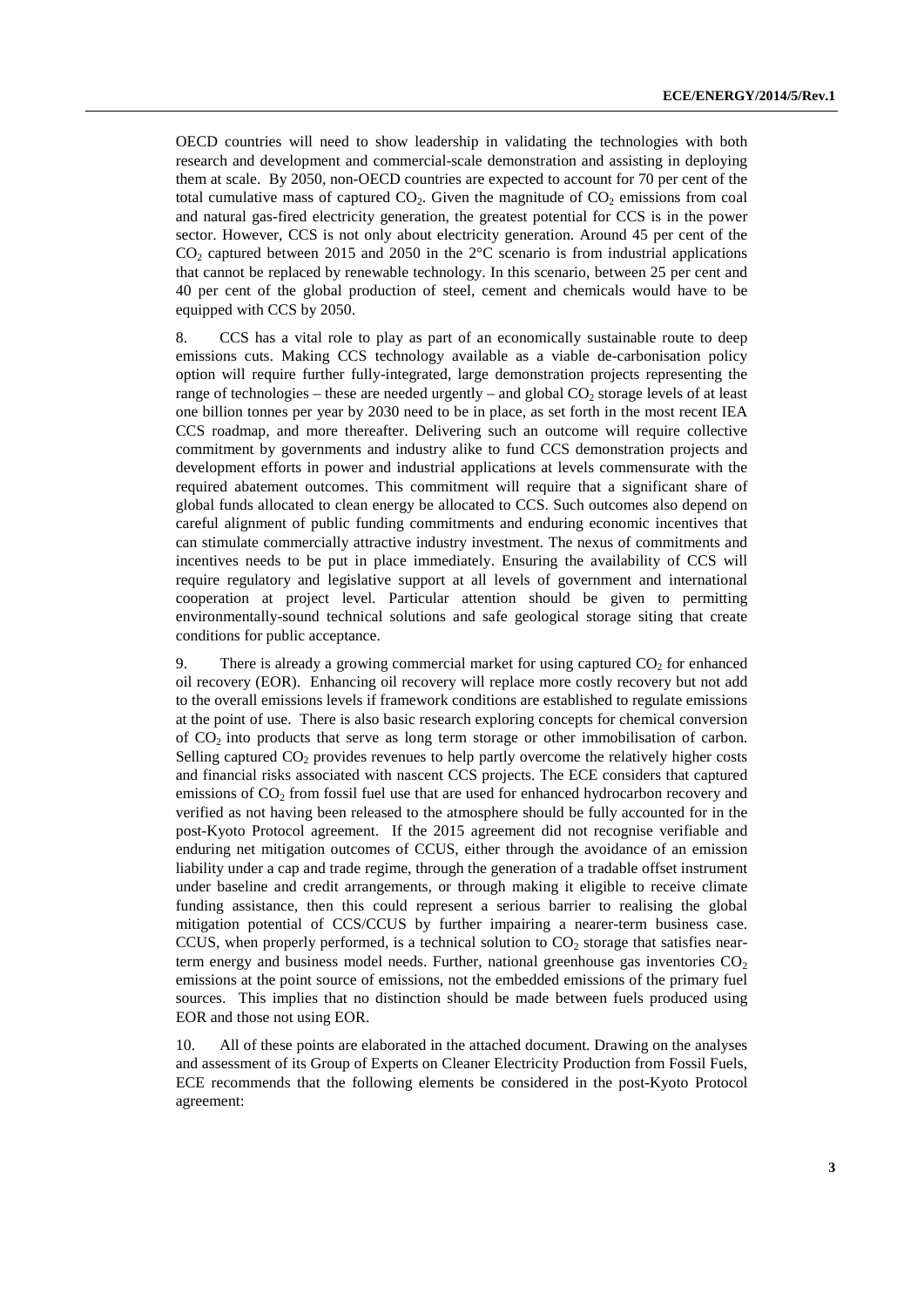### **Public Policy Parity**

11. CCS mitigation has been formally adopted as an environmentally sound technology within the Kyoto Protocol to the UNFCCC as well as made an eligible project level activity within its associated carbon markets and funding arrangements (including the Green Climate Fund). These outcomes must be preserved in a post-Kyoto international agreement. The verifiable net mitigation outcomes of CCS and CCUS projects should be accounted for in the post-2015 agreement in a manner that avoids emissions liabilities under any future cap and trade regime, generates a tradable offset instrument under any future baseline and credit arrangements, and/or is eligible to claim climate funding assistance<sup>[2](#page-3-0)</sup>.

12. Noting that the current policy setting for CCS is insufficient to support commercial development, it is critical that national and international policies on CCS/CCUS activities have parity with other no carbon/low carbon technologies regarding their climate mitigation potential commensurate with the state of technological and infrastructure development.

13. Knowledge-sharing regarding CCS/CCUS deployment is valuable and should be encouraged (subject to the terms of international agreements covering intellectual property rights and any future international agreements addressing climate-related issues).

14. A post-Kyoto international agreement should accept a broad array of fiscal instruments to encourage CCS/CCUS, but the selection of instruments should not be mandated but rather left to the discretion of national governments. The instruments also should accommodate the learning that will take place as successful early projects guide policy on how to design smart incentives.

15. Other instruments that national governments may choose to deploy to encourage CCS/CCUS until carbon is properly and adequately priced could include measures (such as preferential dispatch or contracts for differences) that affect how CCS plants are operated in their electricity systems.

16. Public-private partnerships should be encouraged and decisions left to national governments as to how best encourage these arrangements in their jurisdiction.

17. A post-Kyoto international agreement must recognize that capturing and storing  $CO<sub>2</sub>$ from all industrial sectors will be essential to reach climate goals. Cement, steel, chemicals, refining and transportation are among many sectors that must be addressed in a manner similar to how energy production, transportation, distribution and utilization are addressed and in a way that assuages concerns about effects on international competitiveness.

### **Government Support for Global Demonstration Projects**

18. CCS/CCUS deployment will accelerate if governments work together to financially sponsor demonstration projects. An international agreement should allow for and encourage joint venture projects, particularly between developed and developing nations. A framework should be established to recognize these projects and prescribe how a sharing of benefits can be achieved<sup>[3](#page-3-1)</sup>.

19. Recognising that the appropriate treatment of intellectual property rights can be an important factor in achieving effective knowledge sharing, a framework should include a

<span id="page-3-0"></span> $2$  CCUS projects may reproduce and circulate some of the injected CO<sub>2</sub>. Permanent storage is nevertheless achieved and can be full assessed at project completion.

<span id="page-3-1"></span>

 $3$  Article 4 2(a) of the Convention provides for this.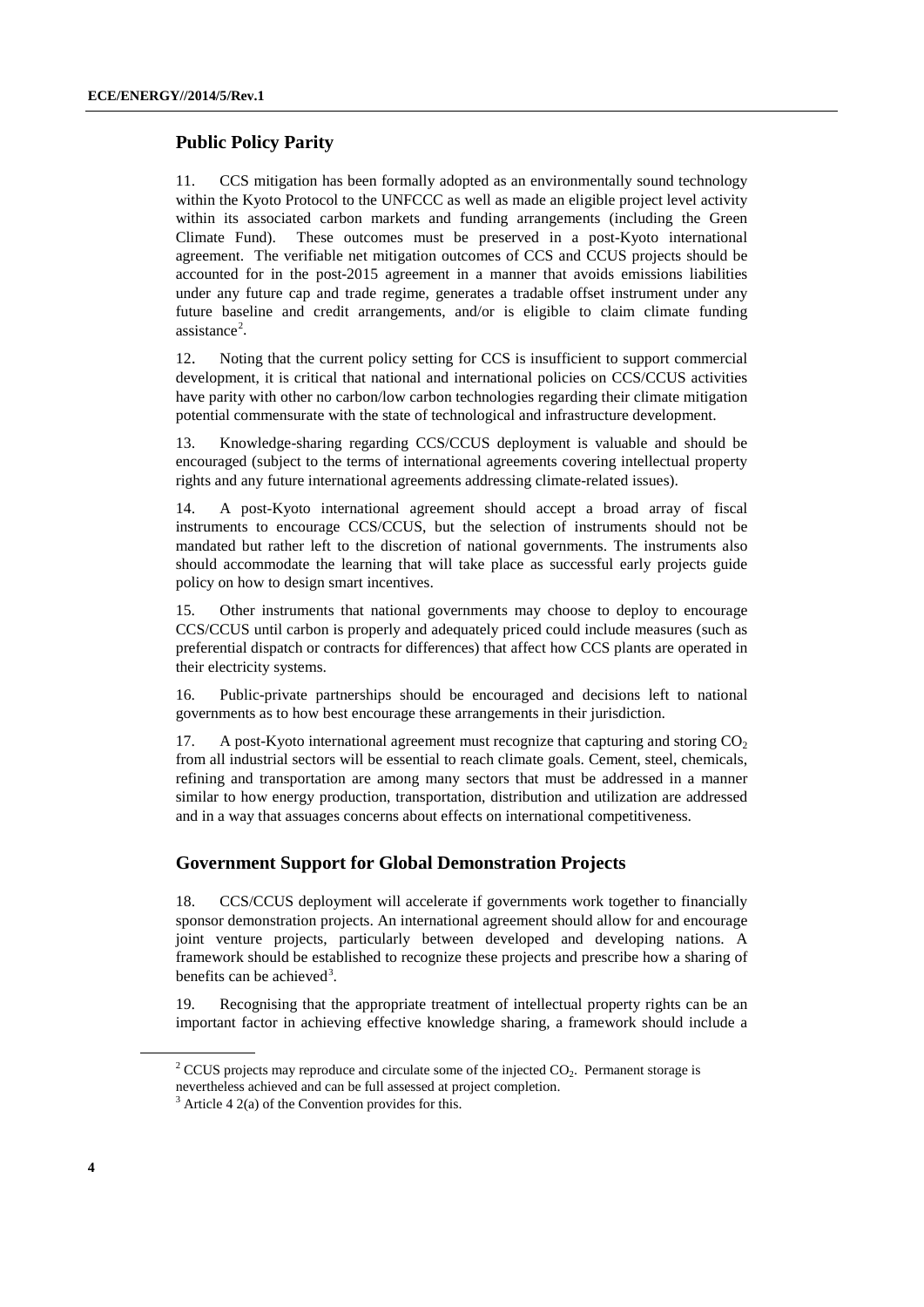work stream combining inputs from national governments, appropriate international bodies and other interested stakeholders to address the specific intellectual property issues involved at the earliest possible stage.

20. Governments should establish incentives to develop alternative, cost-effective applications involving captured carbon dioxide that result in emissions reduction and its permanent isolation from the atmosphere and oceans. Governments should remove disincentives such as legislation that imposes excessive long-term liabilities for storage operators following cessation of operations (while developing alternative best practice guidance approaches that satisfy both safety and environmental concerns).

#### **Investments in Developing Countries**

21. Developed country investment in developing countries can take many forms. The agreement should be flexible to accommodate a broad variety of mechanisms including:

- (a) Foreign direct investment.
- (b) Development assistance efforts.
- (c) Follow-on to the Clean Development Mechanism that recognizes CCS and  $CCUS<sup>4</sup>$  $CCUS<sup>4</sup>$  $CCUS<sup>4</sup>$ .
- (d) Sharing emission credits.
- (e) Recognizing the role of regional development banks and rewarding national governments for financing projects through regional development banks.
- (f) Recognizing the role of the World Bank Group and recognizing national government contributions to financing projects through World Bank facilities.

#### **Role of the United Nations as a Governor and Enabler of Progress**

22. A post-Kyoto international agreement could be a major opportunity to give appropriate treatment to CCS, CCUS and carbon capture and transportation for enhanced oil recovery. It is crucial that  $CO<sub>2</sub>$  injected into reservoirs for enhanced hydrocarbon recovery be treated as storage if the  $CO<sub>2</sub>$  is stored permanently. Measurement, reporting, and verification will be needed to establish that the  $CO<sub>2</sub>$  is permanently stored. Properly addressing CCS/CCUS in an international agreement may be one of the few strategies to enable progress toward rapid deployment of CCS as an important part of global carbon dioxide emission reduction activities.

23. ECE can help develop and promote any international standards required for the efficient achievement of CCS and CCUS.

24. Public outreach and communication is a determining factor for the future of CCS, and the UNFCCC should consider outreach and communication regarding CCS as a carbon dioxide emissions reduction strategy. Coordination should occur between UNFCCC and other United Nations organizational units, with multilateral government organizations; and with multi-national non-governmental organizations.

<span id="page-4-0"></span><sup>4</sup> FCCC/KP/CMP/2011/10/Add.2; Decision 10/CMP.7: Modalities and procedures for carbon dioxide capture and storage in geological formations as clean development mechanism project activities.